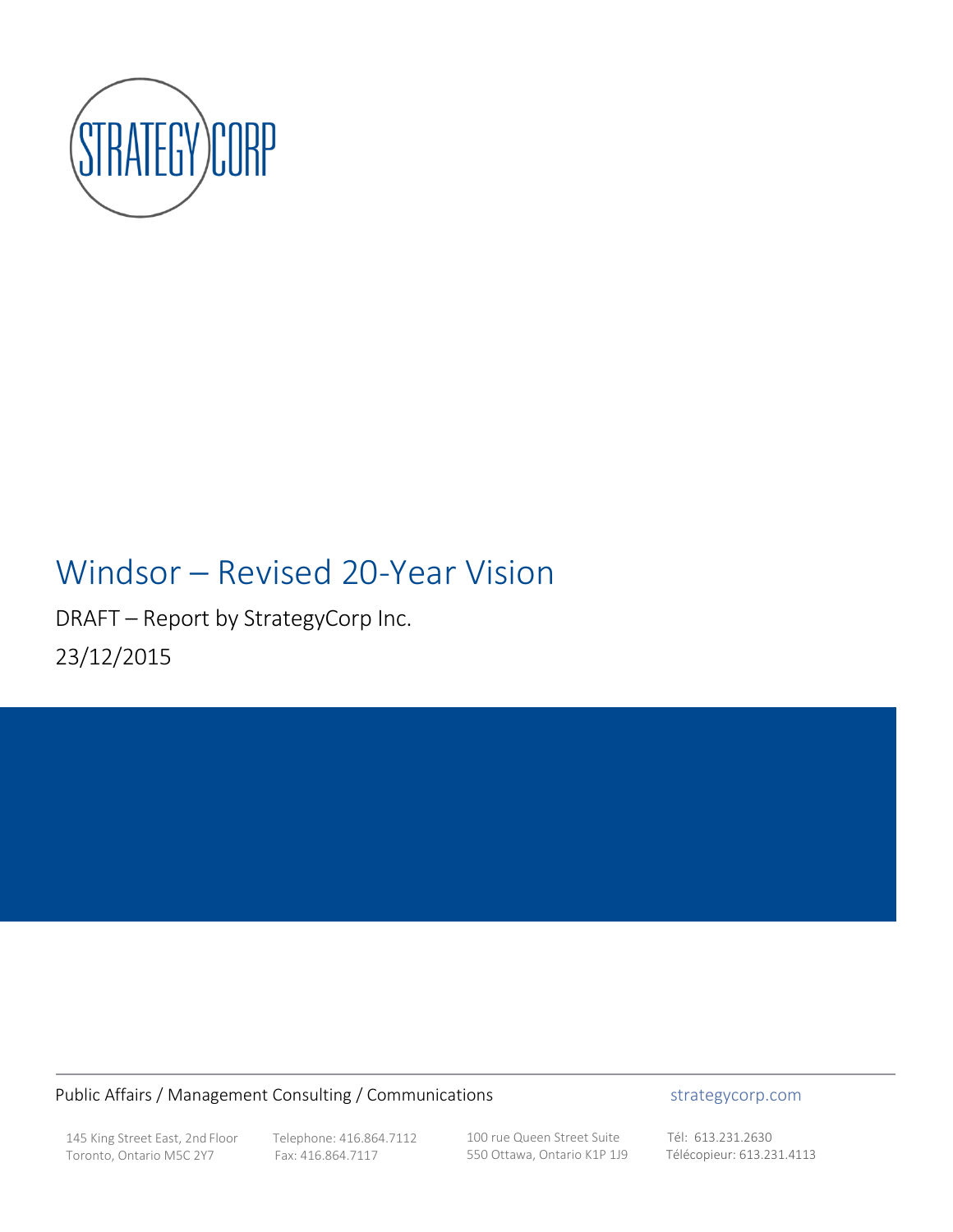## <span id="page-1-0"></span>Statement of Due Diligence

The recommendations contained within this report were developed based on findings from stakeholder interviews, appropriate research and analysis within the scope of the engagement, and was supported by decades of relevant experience on the part of the StrategyCorp team in working with municipalities and other governments.

Any final decisions with respect to the recommendations contained in this report properly rest with elected representatives and management. The City of Windsor should conduct its own due diligence and verification in order to ensure optimal outcomes, both in adopting and in implementing any of the report's recommendations.

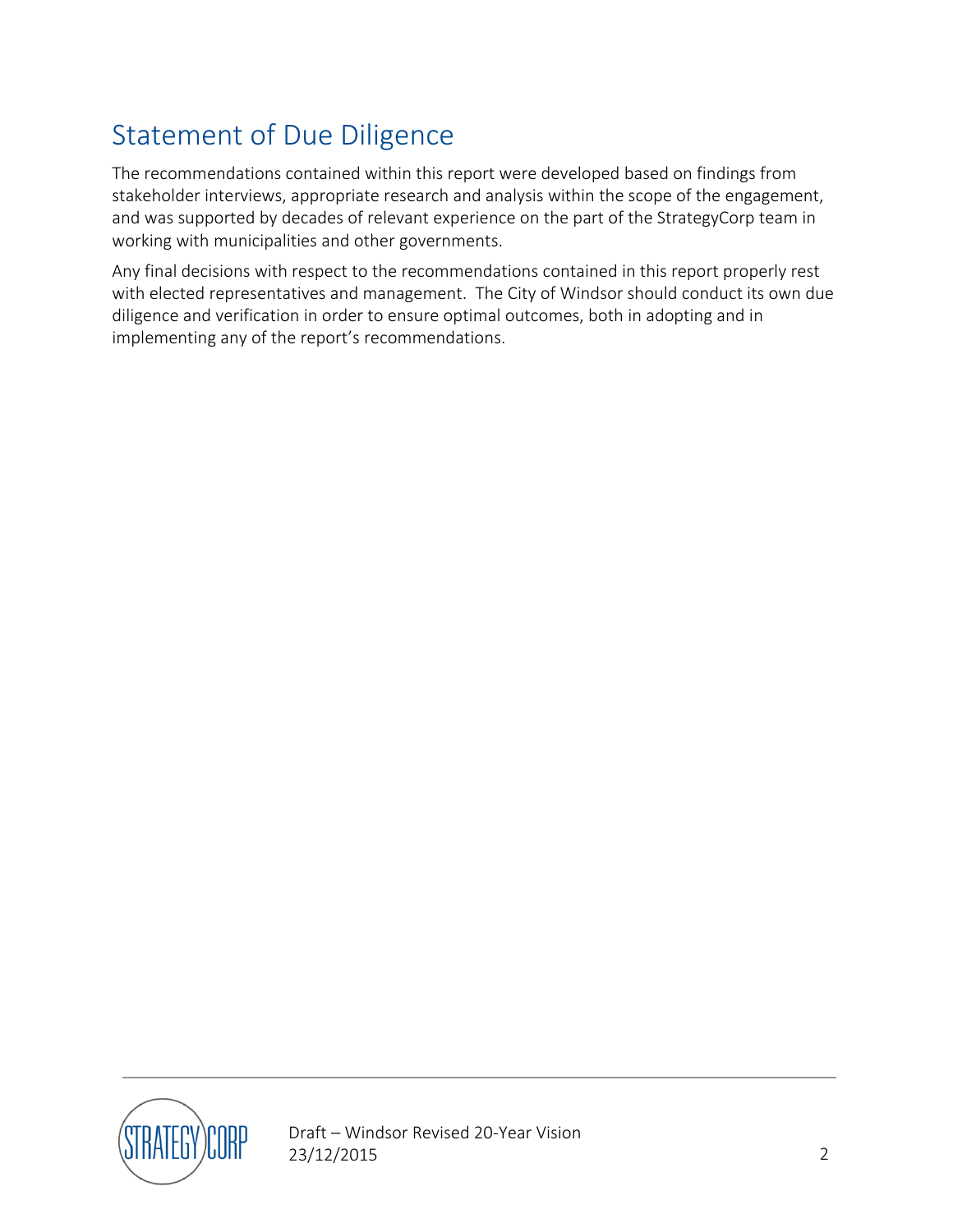# <span id="page-2-0"></span>Table of Contents

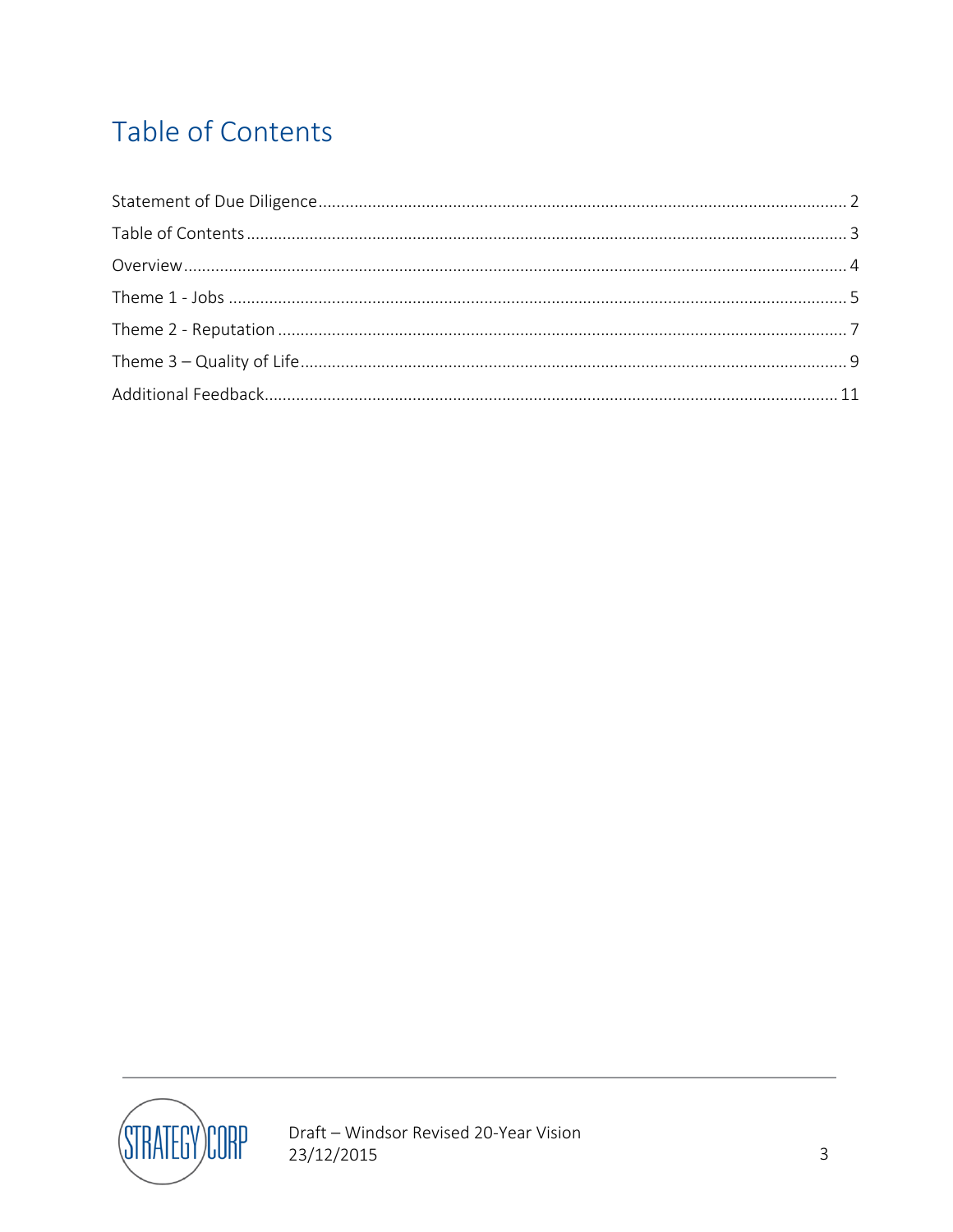### <span id="page-3-0"></span>**Overview**

The City created a draft 20-Year Strategic Vision, received by City Council on July 6, 2015, in order to guide the municipality's decision-making process with respect to both growth and operations. The plan was developed through extensive consultation and working sessions with City Council and administration. It identifies key themes, unique to the City of Windsor's current situation, that have the potential to significantly improve the future of the City for both residents and businesses.

The City engaged the public in a robust consultation process on the Strategic Vision through targetted stakeholder sessions and an online survey. The Vision was also presented to the community at the Ward Meetings held by each Ward Councillor in Fall 2015.

We have proposed revisions to the Strategic Vision following our review of the feedback from the staff and community leader consultation sessions on November 23-25, in combination with the results from the City-lead survey.

There are several organizations and sectors that have a key role in the City of Windsor. The themes and pathways are intended to be inclusive of these various groups. In addition to consultation through the survey, many were invited to attend targeted consultation sessions from various areas including:

- Arts and culture organizations
- Construction
- BIAs
- Conservation Authority
- Education
- Health
- Non-profit
- Social services
- Labour organizations
- Manufacturing
- Retail
- Tourism
- Transportation interests
- Entertainment
- Other local advisory and citizen groups

In the sections provided below, we outline the changes to the themes and pathways recommended through the consultation process. The following tables outline the original themes and pathways, what we heard through the consultation process, and the recommended adjustments.



Draft – Windsor Revised 20-Year Vision 23/12/2015 4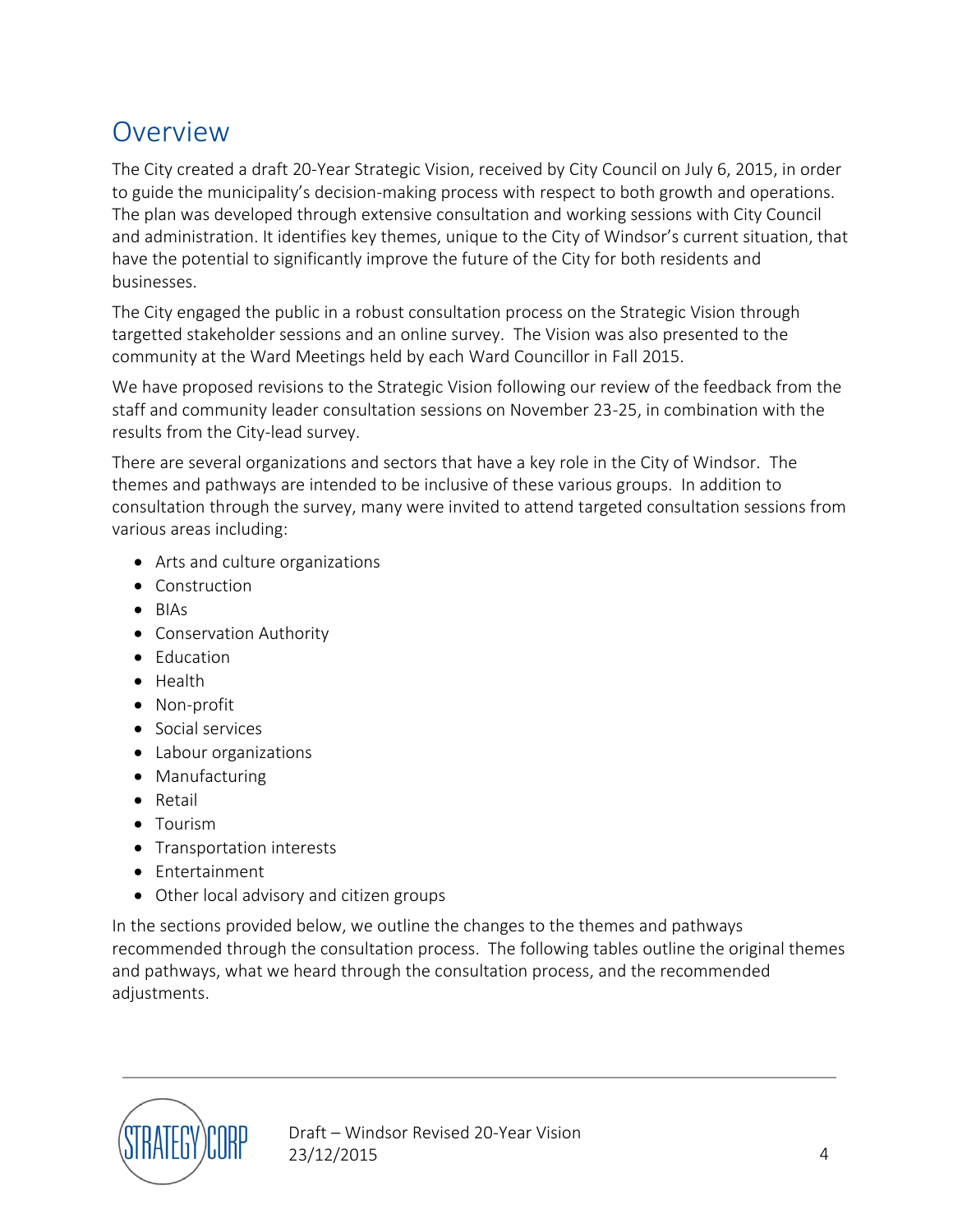### Theme 1 - Jobs

We heard overwhelming support in both the targetted consultation sessions and the survey results for focusing on jobs as a key theme. Feedback related to requests additional clarification or emphasis.

### A. Jobs

<span id="page-4-0"></span>

| Jobs                                                                                                          |                                                                                                                                                   |                                                                                                                          |
|---------------------------------------------------------------------------------------------------------------|---------------------------------------------------------------------------------------------------------------------------------------------------|--------------------------------------------------------------------------------------------------------------------------|
| <b>Original Sub-Heading</b>                                                                                   | What we heard from the consultation<br>process                                                                                                    | <b>Revised Sub-Heading</b>                                                                                               |
| Windsor will support a new economy, creating<br>jobs for its residents                                        | • Include ensuring that existing jobs stay in<br>Windsor                                                                                          | Windsor will support a new economy, creating and<br>maintaining jobs for its residents                                   |
| <b>Original Pathway</b>                                                                                       | What we heard from the consultation<br>process                                                                                                    | <b>Revised Pathway</b>                                                                                                   |
| Streamlined and local economic development<br>initiatives, coordinated with other bodies where<br>appropriate | • Encourage cooperation                                                                                                                           | Supporting streamlined and local economic development<br>initiatives, coordinated with other bodies where<br>appropriate |
| Diversifying its economy and encouraging all<br>sizes of businesses in many different sectors                 | • Include attracting investors<br>• Attract small businesses<br>• Diversify the economy                                                           | Diversifying its economy and encouraging, facilitating and<br>attracting all sizes of business in many different sectors |
| Partnerships-major institutions, business<br>community, County                                                | • Identify intended partnerships<br>Encourage regional thinking<br>Retain students through improved<br>partnerships with educational institutions | Leveraging partnerships with major institutions, the<br>business community and the County                                |
| Embracing a technology mindset                                                                                | • Rather than "embracing a technology<br>mindset" - innovative<br>Lifelong learning mindset<br>• Support entrepreneurship                         | Embracing an <i>innovative mindset</i> , encouraging life-long<br>learning and supporting entrepreneurship               |

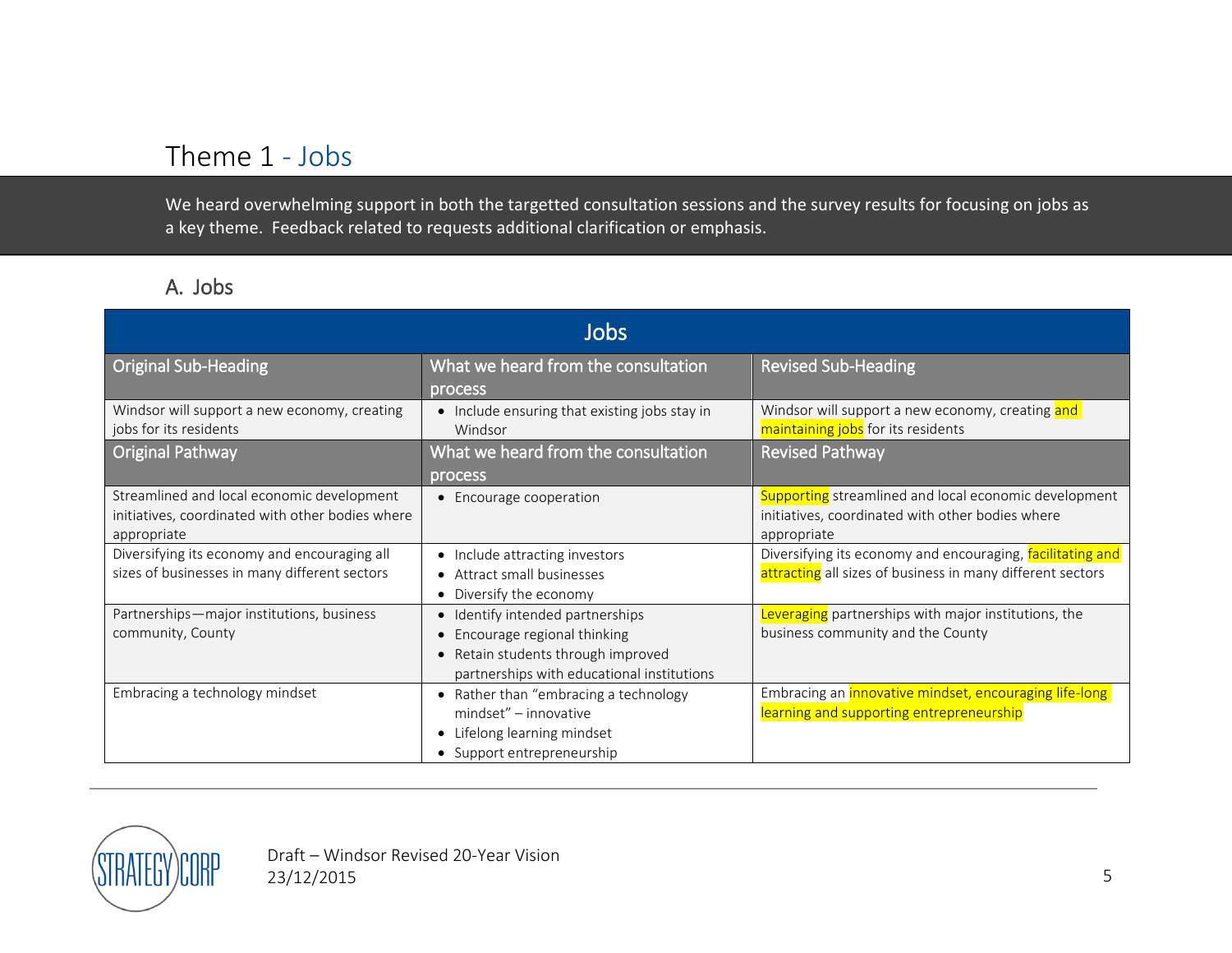# Theme 1 – Jobs (Cont.)

| Collaborating on programs to ensure labour     | • Promote labour force readiness              | Collaborating on programs to ensure labour-force          |
|------------------------------------------------|-----------------------------------------------|-----------------------------------------------------------|
| force readiness                                |                                               | readiness                                                 |
| Windsor will support a new economy, creating   | • Include ensuring that existing jobs stay in | Windsor will support a new economy, creating and          |
| jobs for its residents                         | Windsor                                       | maintaining jobs for its residents                        |
| Representing Windsor's interests in a fair and | Better explain what falls under "Windsor's    | Representing Windsor's interests in a fair and consistent |
| consistent manner                              | interest"                                     | manner to other levels of government                      |
|                                                | • Encourage philanthropic donations/ private  | Convening charitable, not for profit and business sectors |
|                                                | equity                                        | to promote civic leadership in Windsor                    |
|                                                |                                               |                                                           |
| Focusing on making the border "work" for       | • Build partnerships with Detroit             | Focusing on making the border "work" for Windsor          |
| Windsor                                        |                                               |                                                           |
| City Council and staff making all municipal    | • Add "City Council and staff making all      | Making all municipal decisions through a sustainable      |
| decisions through an economic development      | municipal decision through a sustainable      | economic development lens                                 |
| lens                                           | economic development lens"                    |                                                           |
|                                                | Reference to environmentally sustainable      |                                                           |
|                                                | growth (e.g. green tech, bike tourism)        |                                                           |
|                                                | • Balance economic growth with social and     |                                                           |
|                                                | environmental improvements                    |                                                           |
| New Pathway                                    | • Creation of long-term, living wage jobs     | Encouraging the development of diverse, long-term and     |
|                                                | • Focus on job creation that appeals to youth | meaningful employment for youth                           |
|                                                | • Further promote youth retention             |                                                           |

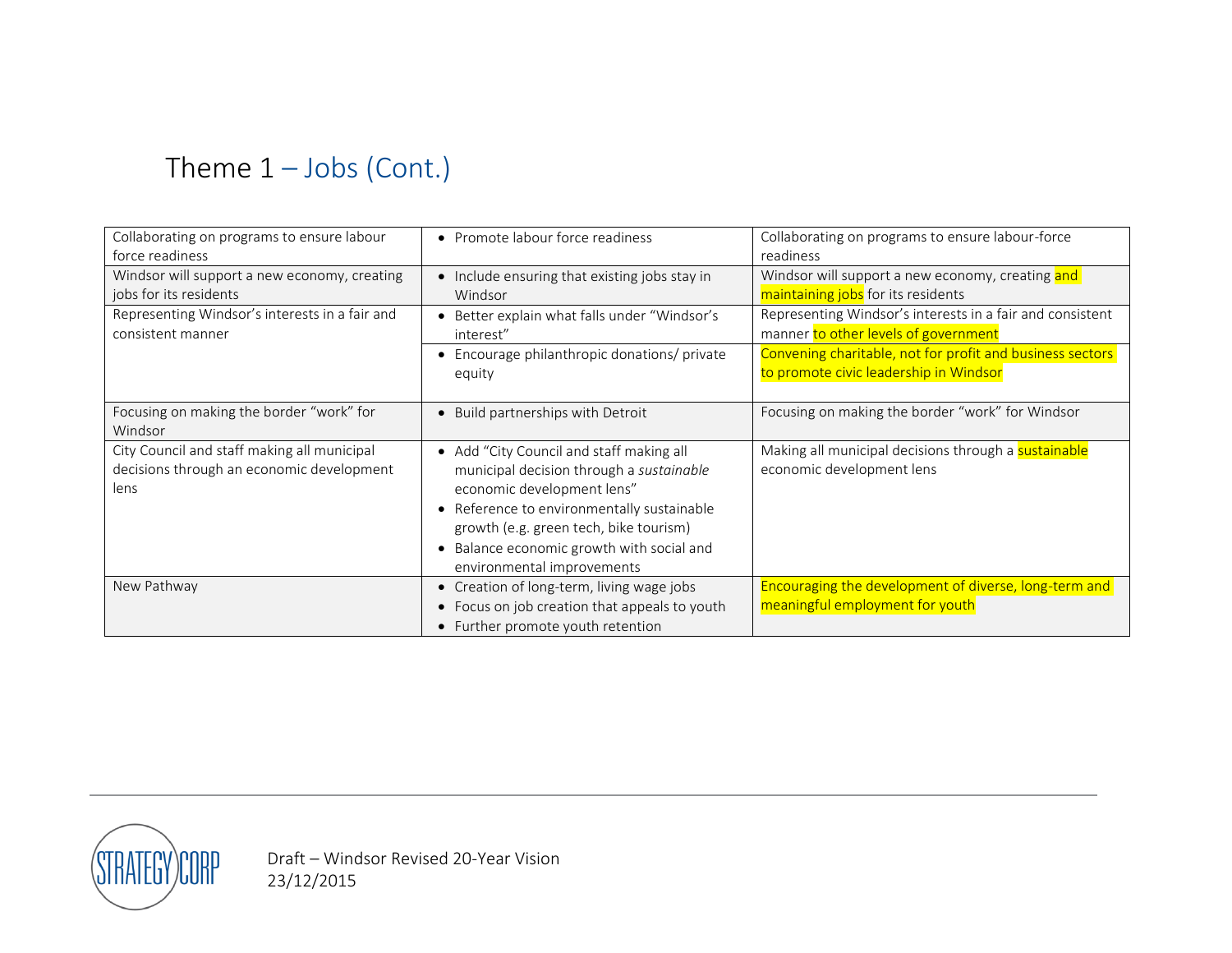### Theme 2 - Reputation

Many participants expressed concern that the term "image" implied a superficial effort to rebrand through advertising, rather than making substantive changes to the City. It should be noted, however, that a significant number of participants agreed that Windsor has an image problem that needs to be rectified. Edits are designed to emphasize that improvements in reputation would result from substantive improvements in the City and not through a "PR exercise."

### B. Reputation

<span id="page-6-0"></span>

| Reputation                                                                                                                          |                                                                                                                                                                                                                          |                                                                                                                                                   |
|-------------------------------------------------------------------------------------------------------------------------------------|--------------------------------------------------------------------------------------------------------------------------------------------------------------------------------------------------------------------------|---------------------------------------------------------------------------------------------------------------------------------------------------|
| <b>Original Sub-Heading</b>                                                                                                         | What we heard from the consultation                                                                                                                                                                                      | <b>Revised Sub-Heading</b>                                                                                                                        |
| Windsor will change the perception of the City,<br>of both our residents and outside                                                | process<br>• Remove "Image" from theme title<br>• Instilling community pride<br>• Rather than "rebranding" - reputation, profile<br>building, planning for new young families and<br>graduates<br>• Address family needs | Windsor will be a dynamic place of civic pride and a hub<br>for innovation, culture and creativity and attractive for<br>youth and young families |
| Original Pathway                                                                                                                    | What we heard from the consultation                                                                                                                                                                                      | <b>Revised Pathway</b>                                                                                                                            |
| Rebranding to promote Windsor and create a<br>new sense of place                                                                    | process<br>• "Don't like 'rebranding'"                                                                                                                                                                                   | Deleted                                                                                                                                           |
| Strengthening the City as a whole through<br>innovative strategies that support its<br>downtown, neighbourhoods and other districts | • Significant support for a revitalization of the<br>downtown                                                                                                                                                            | Strengthening the City as a whole through innovative<br>strategies that support and build a vibrant downtown                                      |
| Continuing to emphasize fiscal sustainability                                                                                       | • Support for continued fiscal responsibility<br>• Promote Windsor's positive features<br>• Increase taxes for value for service                                                                                         | Ensuring fiscal sustainability and <b>competitive levels of</b><br>taxation                                                                       |
| Planning for integrated transit and<br>transportation options                                                                       |                                                                                                                                                                                                                          | Moved to Quality of Life                                                                                                                          |

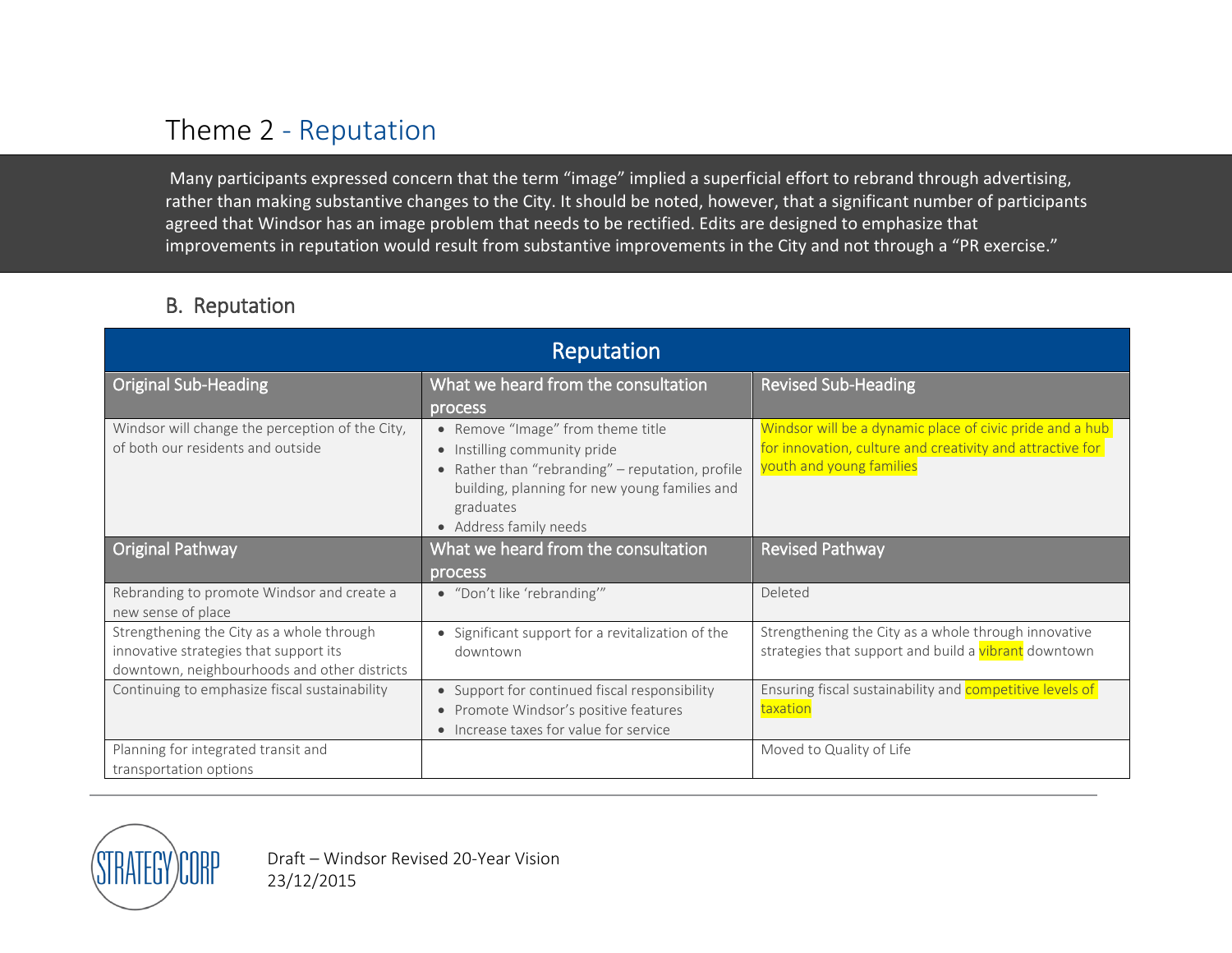# Theme 2 – Reputation (Cont.)

| Promoting walking and cycling as healthy and   |                                            | Moved to Quality of Life                                     |
|------------------------------------------------|--------------------------------------------|--------------------------------------------------------------|
| environmentally-friendly modes of              |                                            |                                                              |
| transportation                                 |                                            |                                                              |
| Promoting walking and cycling as healthy and   |                                            | Moved to Quality of Life                                     |
| environmentally-friendly modes of              |                                            |                                                              |
| transportation                                 |                                            |                                                              |
| Making infrastructure decisions to improve     | • Significant concern about the state of   | Making infrastructure decisions to ensure long-term          |
| quality of life                                | infrastructure and support for upgrades    | sustainability                                               |
| Promoting the excellent value in housing costs | • Highlight Windsor's positive features    | Leveraging the City's existing strengths to attract and      |
| and range of housing options                   | Celebrate victories                        | retain people                                                |
| Moved from Quality of Life                     | • Need an aspirational vision              | Being a city with a "we can make it happen" attitude         |
| New pathway                                    | • Instill community pride                  | Encouraging Windsor's sense of civic pride as a key part     |
|                                                | • Focus on tourism                         | of its regeneration and approach to tourism                  |
| New pathway                                    | • Build partnerships with Detroit          | Promoting Windsor as a small city with big city              |
|                                                | • Include reference to Windsor's strategic | advantages due to its strategic border location              |
|                                                | location                                   |                                                              |
| New pathway                                    | • Encourage regional thinking              | <b>Encouraging regional thinking with respect to service</b> |
|                                                | • Shared amenities in the region           | delivery                                                     |
| New pathway                                    | • Ensure transparency in Council           | Continuing Council's commitment to a fair and                |
|                                                |                                            | transparent municipal government                             |

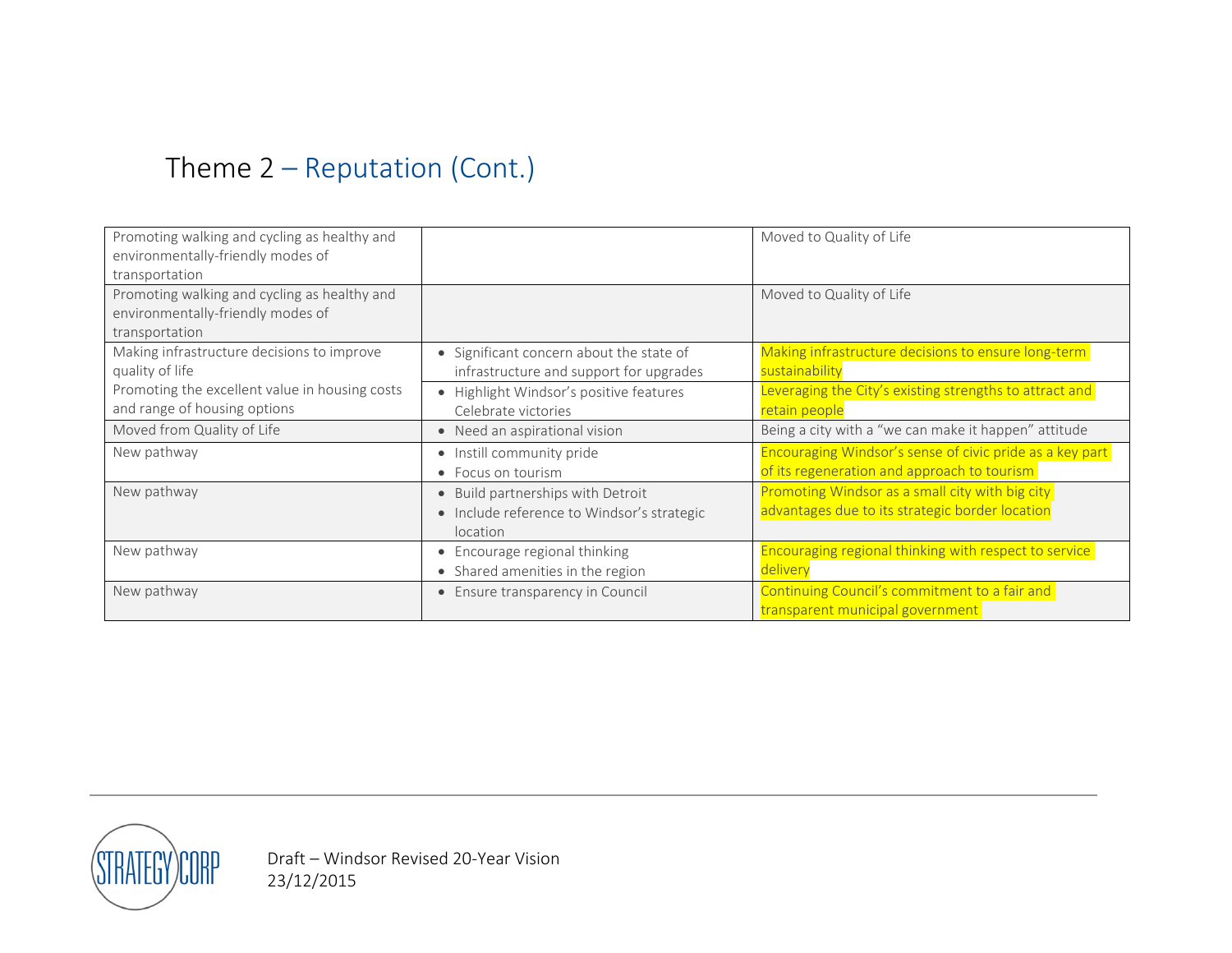### Theme 3 – Quality of Life

Overall, participants felt that quality of life was a key issue, but the previous title, "Population Growth in Windsor", was an outcome, rather than a theme. As such, we adjusted the title to better reflect their input.

### C. Quality of Life

<span id="page-8-0"></span>

| <b>Quality of Life</b>                                                                                 |                                                                                                       |                                                                                                                            |
|--------------------------------------------------------------------------------------------------------|-------------------------------------------------------------------------------------------------------|----------------------------------------------------------------------------------------------------------------------------|
| <b>Original Sub-Heading</b>                                                                            | What we heard from the consultation<br>process                                                        | <b>Revised Sub-Heading</b>                                                                                                 |
| Windsor will grow in a sustainable manner,<br>retaining and attracting new residents and<br>businesses | • Remove "Valued" from theme title                                                                    | Windsor will provide a high quality of life for all,<br>supported by sustainable growth and a vibrant, caring<br>community |
| <b>Original Pathway</b>                                                                                | What we heard from the consultation<br>process                                                        | <b>Revised Pathway</b>                                                                                                     |
| Planning for development to connect the city<br>together-both green spaces and built form              | • Improve walkability                                                                                 | Planning for development to connect the city together-<br>both green spaces and built form                                 |
| Ensuring sensible and sustainable use of City's<br>infrastructure                                      |                                                                                                       | Moved to Reputation                                                                                                        |
| Continuing to support citizens with diverse<br>needs                                                   | • Ensure that City is physically accessible to<br>people in all phases of life                        | Continuing to support citizens with diverse needs in all<br>stages of life and create an accessible environment            |
| Being a city with a "we can make it happen"<br>attitude                                                |                                                                                                       | Moved to Reputation                                                                                                        |
| Celebrating the arts, and the City's heritage and<br>cultural diversity                                | • Include the arts as an economic driver<br>• Rather than "celebrate" - support the arts              | Encouraging the arts as both an economic driver and an<br>essential part of life in Windsor                                |
|                                                                                                        | • Focus on the City's built heritage<br>• Should be inclusive of First Nations and<br>cultural groups | Promoting the City's unique culture and heritage                                                                           |
|                                                                                                        | • Arts, city heritage and cultural diversity<br>should be separate pathways                           | Celebrating and furthering cultural diversity within the<br>City                                                           |

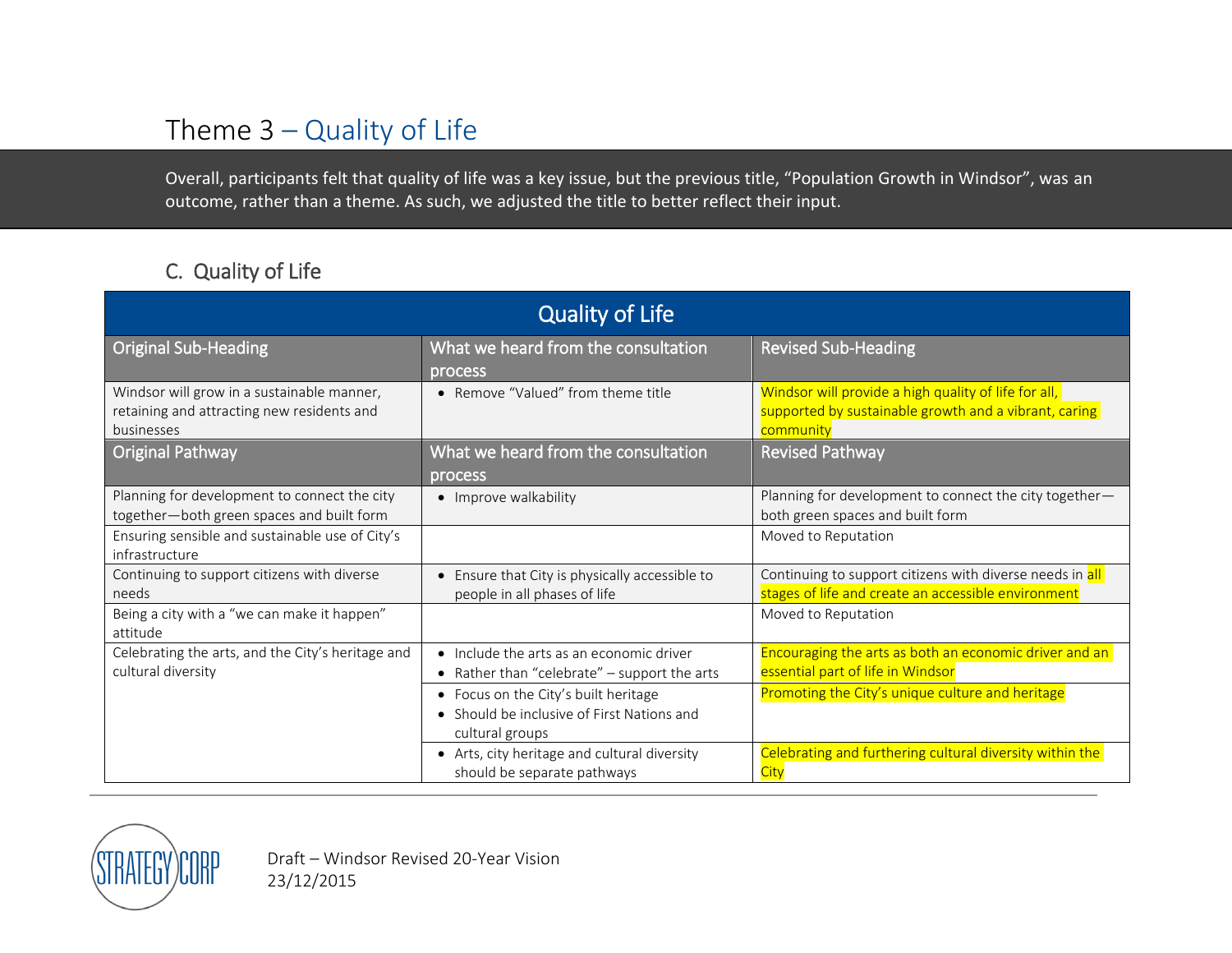# Theme 3 – Quality of Life (Cont.)

| Promoting choices to support a healthy           |                                             | Promoting choices that support a healthy environment       |
|--------------------------------------------------|---------------------------------------------|------------------------------------------------------------|
| environment                                      |                                             |                                                            |
| Encouraging regional thinking - County,          |                                             | Moved to Reputation                                        |
| Province, Detroit, Great Lakes Region            |                                             |                                                            |
| City Council and staff will continue to dedicate |                                             | City Council and staff will continue to dedicate itself to |
| itself to the satisfaction of existing residents |                                             | the satisfaction of existing residents and improving the   |
| and improving the efficiency of service delivery |                                             | efficiency of service delivery                             |
| Moved from Reputation                            | • Consider regional transit options         | Planning for integrated transit and transportation options |
| Planning for integrated transit and              | • Shared amenities in the region            | with consideration for regional opportunities              |
| transportation options                           | • Support infrastructure and transportation |                                                            |
|                                                  | upgrades                                    |                                                            |
| Moved from Reputation                            | • Include promoting active transportation   | Promoting walking and cycling as healthy and               |
|                                                  | • Improve walkability                       | environmentally-friendly modes of transportation           |
| New pathway                                      | • Support neighbourhoods                    | Strengthen neighbourhoods to ensure that they are safe,    |
|                                                  | • Improve community safety                  | caring and meet the needs of residents                     |
|                                                  | • Improve local access to public space      |                                                            |
| New pathway                                      | • Support the most vulnerable populations   | Creating the conditions to alleviate poverty and ensuring  |
|                                                  |                                             | a high quality of life is accessible for all               |